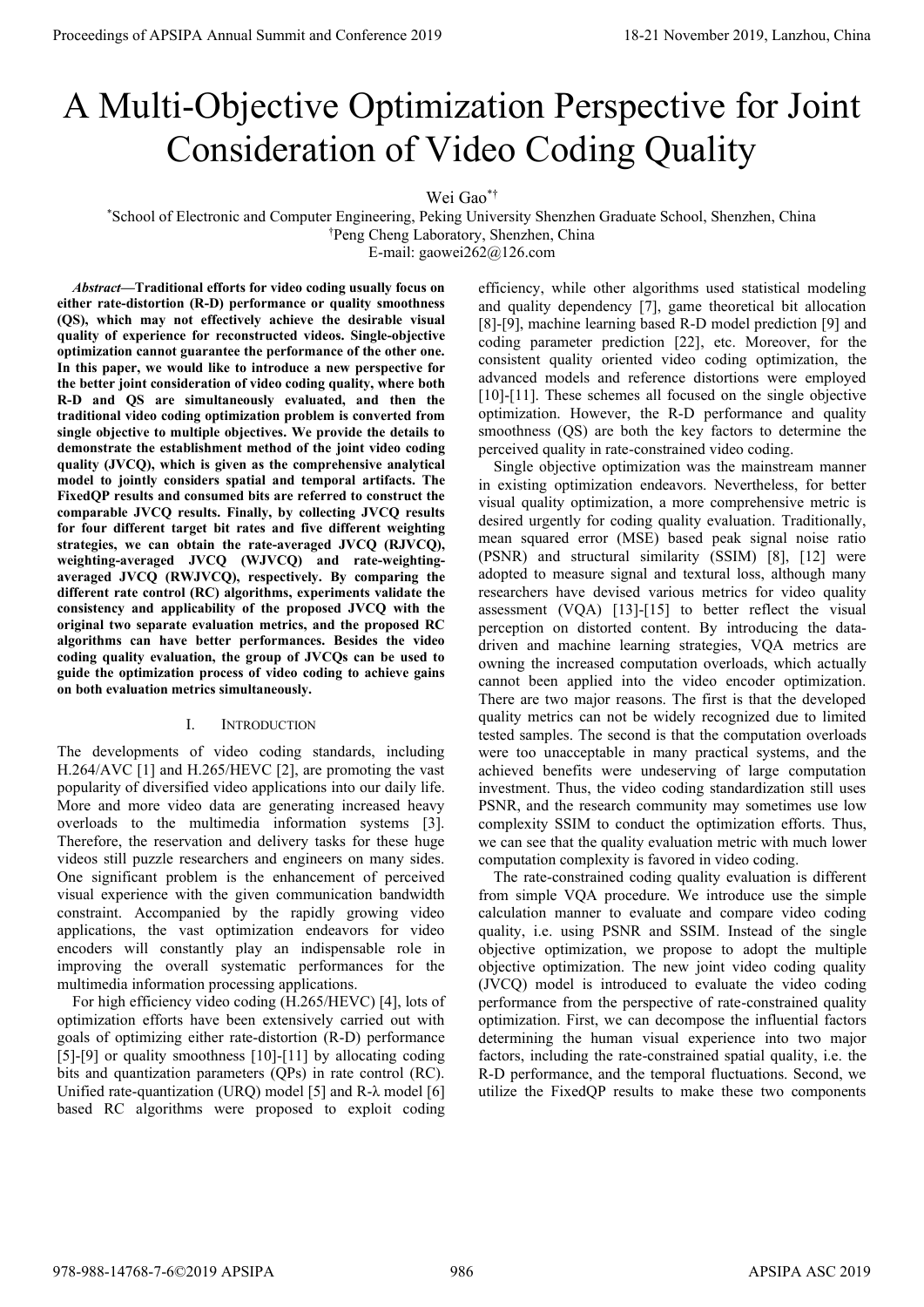comparable and combined to generate a comprehensive model. Third, we introduce the mean JVCQ over different rates (RJVCQ), the mean JVCQ over different weighting strategies (WJVCQ), and the mean JVCQ over different bit rates and weighting strategies (RWJVCQ) to generate comprehensive evaluation results for different coding schemes for the fairness on different bandwidths and practical requirements.

The remainder of this paper is organized as follows. In Section II, the motivations of evaluating spatial and temporal quality in video coding are discussed, including the rateconstrained coding optimization frameworks. In Section III, the proposed JVCQ metrics are presented according to the perspective of multiple objective optimization. In Section IV, experiments are conducted to validate the consistency of the proposed JVCQ metrics for the different state-of-the-art RC algorithms. Finally, the conclusions are drawn in Section V.

## II. MOTIVATION

To illustrate the motivation of the proposed JVCQ model for the joint considerations to evaluate video coding quality, in the following paragraphs we will discuss visual degradation effects from both spatial and temporal dimensions, and provide a novel multiple objective optimization perspective in the context of rate-constrained video coding optimization.

## *A. Visual Degradation Effect from Spatial Distortion*

Irrespective of intra or inter frame and block level coding, the objectives of optimizing them are to reduce the signal loss during video encoding process, particularly in residual quantization after prediction and transformation [7]. Thus, the main goal of improving video coding is the elimination of average signal-level distortions which can be deemed as the average frame-level spatial coding distortions.

In fact, many existing endeavors focused on reducing the average spatial distortions with rate constraint, which is known as rate-distortion optimization (RDO) [16]. Similarly, when the average spatial distortions are fixed, video coding optimization tries to minimize consumed bandwidth. RDO process is to minimize the following RD cost function *J*,

$$
J = D + \lambda \cdot R, \tag{1}
$$

where  $\lambda$  is the Lagrange multiplier relating to the specific quantization parameter (QP) for each R-D pair. Hence, the formulation for minimizing average spatial distortions with rate constraints can be expressed as

$$
\min_{\{QP_i\}} \sum_{i=1}^N D_i, \ s.t. \sum_{i=1}^N R_i \le R_T,
$$
\n(2)

where  $R_i$  and  $D_i$  are consumed bits and distortion of the *i*-th coding frame or coding tree unit (CTU), *i*=1, 2, ..., *N*, and the total amount of bits should be less than the target *RT*.

Undoubtedly, with a fixed rate constraint, less spatial coding distortions can bring better visual experience. We denote the visual degradation effect as *VDE* and the average spatial distortion as *SD*, while other factors that influence *VDE* are denoted as *OF1*, then

$$
VDE = f_1(SD, OF_1), \tag{3}
$$

where  $f_1$  depicts the relationship between *VDE* and  $\{SD, OF_I\}$ . Since average spatial quality is the major optimization goal,

thus minimizing *VDE* is equivalent to minimizing *SD*,  
\n
$$
\min_{\{QP_i\}} \{YDE\} \Leftrightarrow \min_{\{QP_i\}} \{SD\}, \, st. \sum_{i=1}^N R_i \le R_T,
$$
\n(4)

where a list of frame-level QPs  $({QP_i, i=1, 2, ..., N})$  are obtained with the criterion of optimizing the R-D objective.

# *B. Visual Degradation Effect from Temporal Distortion*

Visual experience is influenced by not only average spatial distortions, but also temporal variations of distortions. Some researchers have made efforts [10]-[11] to obtain the framelevel quality smoothness by optimizing the RC process. Therefore, it is widely recognized that the perceived visual experience can be significantly influenced by the variations of frame-level distortions, namely temporal distortions. The minimization of frame-level fluctuations with constraint of bit rates can be formulated as

$$
\min_{\{QP_i\}} F(\{D_i, i=1,2,\dots,N\}), \ s.t. \sum_{i=1}^N R_i \le R_\tau \,, \tag{5}
$$

where the total amount of frames is *N*, and *F* is to measure the fluctuations of frame-level quality, which can be defined as the standard variance of frame-level distortions.

Similarly, we denote the temporal distortion as *TD*, while other factors that influence *VDE* are denoted as  $OF_2$ , then  $VDE = f_2(TD, OF_2)$ ,

$$
VDE = f_2(TD, OF_2),\tag{6}
$$

where  $f_2$  depicts the relationship between *VDE* and  $\{TD, OF_2\}$ . Approximately, temporal smooth quality is the major optimization goal, therefore minimizing *VDE* is equivalent to minimizing *TD*,

$$
D, \min_{\{QP_i\}} \{VDE\} \Leftrightarrow \min_{\{QP_i\}} \{TD\}, \, s.t. \sum_{i=1}^N R_i \le R_T \,, \tag{7}
$$

where a list of frame-level QPs  $({QP<sub>i</sub>, i=1, 2, ..., N})$  are obtained with the criterion of optimizing the frame-level quality smoothness objective.

## *C. From Rate-Constrained Spatial and Temporal Quality Analyses to Multi-Objective Optimization*

As aforementioned, we can see that with certain bandwidth constraint, the spatial and temporal quality can be improved separately by using optimization techniques. Nevertheless, the separate single objective optimization cannot guarantee that the two influential aspects can be enhanced together. In fact, almost all existing optimization efforts in video coding focused on either spatial quality or quality smoothness enhancements, and no works have noticed the importance of jointly optimizing both of them to achieve better visual experience. After taking both spatial and temporal factors, the formulation of *VDE* can be updated as Proceedings of APSIPA Annual Summit and Conference 2019. The Universe 2019 is entered in the Universe 2019 is entered in the Universe 2019 is entered in the Universe 2019 is entered in the Universe 2019 is entered in the

$$
VDE = f_3(SD, TD, OF_3),\tag{8}
$$

where *f<sup>3</sup>* depicts the relationship between *VDE* and {*SD*, *TD*, *OF3*}, *OF<sup>3</sup>* means the set of other factors. Since *SD* and *TD*  play the most key roles in evaluating visual experience, we can neglect the other implicit factors to have the clear and simple relationship modeling,<br> $VDE = f(SD, TD) = W \cdot SD + (1 - W) \cdot TD, 0 \le W \le 1,$  (9) simple relationship modeling,

$$
DE = f(SD, TD) = W \cdot SD + (1 - W) \cdot TD, 0 \le W \le 1, \quad (9)
$$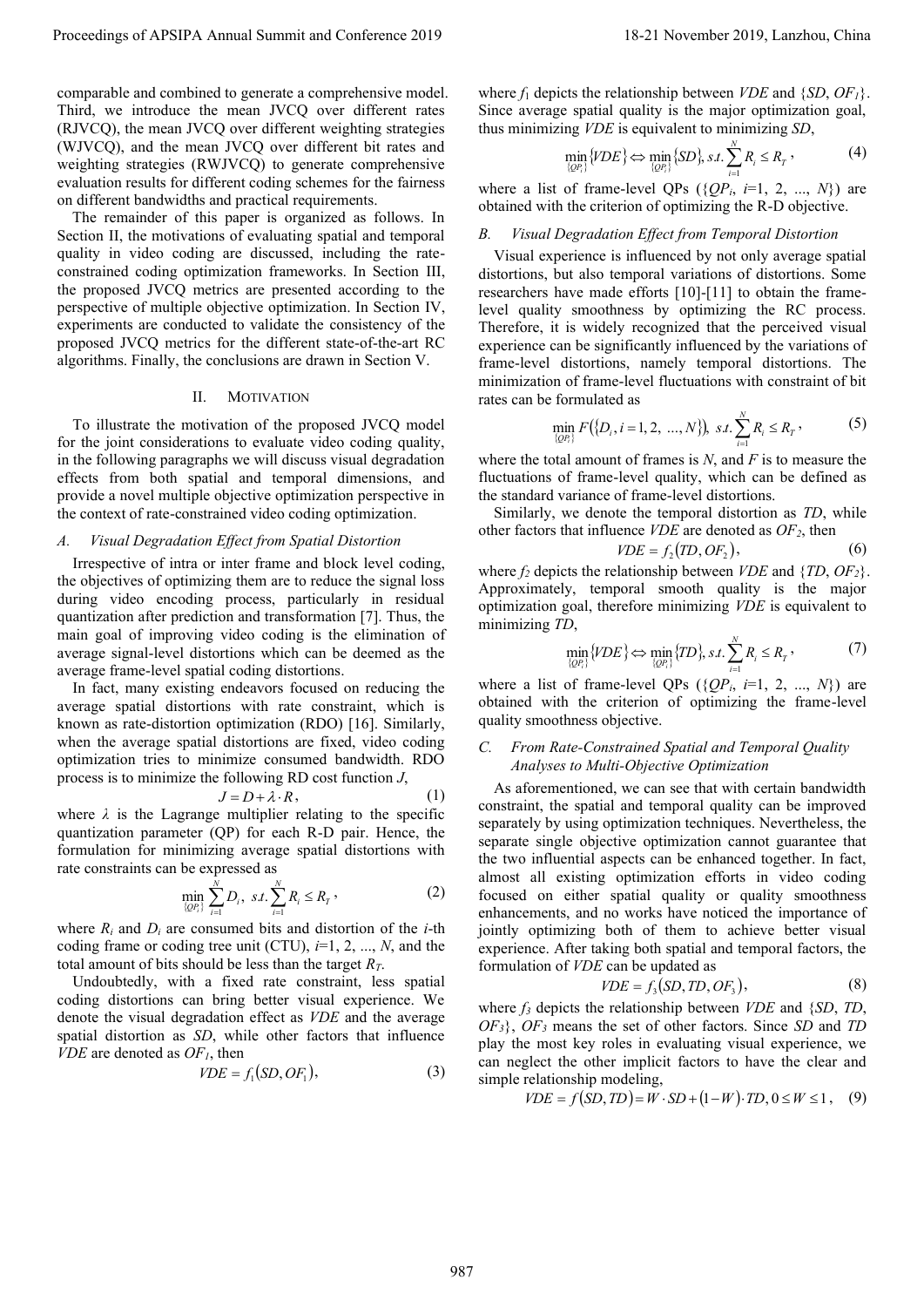where *W* is a tradeoff parameter between the spatial and temporal distortion evaluations, while the function *f* models the relationship between *VDE* and {*SD*, *TD*}. Hence, the traditional separate single objective optimization for R-D performance or quality smoothness can be reformulated as multiple objective optimization. Based on this formulation, the spatial and temporal quality can be jointly optimized.

Therefore, the minimization of *VDE* is equivalent to the is equivalent to the point minimization of *SD* and *TD* by implementing the multiple objective optimization,<br>  $\min_{\{QP_i\}} \{VDE\} \Leftrightarrow \min_{\{QP_i\}} \{W \cdot SD + (1-W) \cdot TD, 0 \le W \le 1\}, s.t. \sum_{i=1}^{N} R_i \le R_r$ multiple objective optimization,

$$
\min_{\{QP_i\}} \{VDE\} \Leftrightarrow \min_{\{QP_i\}} \{W \cdot SD + (1 - W) \cdot TD, 0 \le W \le 1\}, s.t. \sum_{i=1}^{N} R_i \le R_T
$$
\n(10)

where a list of frame-level QPs  $({QP_i, i=1, 2, ..., N})$  are obtained with the criterion of optimizing the joint rateconstrained multiple objectives.

## III. PROPOSED JOINT VIDEO CODING QUALITY (JVCQ) EVALUATION METRIC

#### *A. Normalization*

Assume there are N frames, the collectable coding results after video encoding include frame-level bits  $\{R_1, R_2, ..., R_N\}$ and generated distortions  $\{D_1, D_2, ..., D_N\}$ , then from the average bits, frame rate and distortions, we can calculate the average *R* and *D* to get the *R*-*D* performance evaluation for a particular coding scheme. Because different target bit rates will cause different bits and distortions for RC algorithms, the JVCQ results should be normalized to be comparable. Therefore, we propose to use the rate and distortion results of FixedQP as normalizers to JCVQ results. By considering rateconstrained video coding practice, the adopted strategy can make the optimization reasonable for visual experience enhancement and the obtained JVCQ evaluation results can be comparable among different coding schemes and target bandwidth conditions. Proceedings of APSIPA Annual Summit at the Summit and Eq. (a)  $\frac{1}{2}$  November 2019, Lanzhou, China 988 and Conference 2019, Lanzhou, China 988 and Conference 2019, Lanzhou, China 988 and Conference 2019, Lanzhou, China

First, we propose to use the following *SQR* to evaluate the spatial quality with consideration on consumed bit rates,

$$
SQR = \frac{D_F}{D_T} \cdot \frac{R_F}{R_T},
$$
\n(11)\n  
\n
$$
Q_T = \frac{Q_T}{R_F}
$$
\n(12)

$$
SQR = \frac{Q_r}{Q_r} \cdot \frac{R_r}{R_r},\tag{12}
$$

where  ${R_F, D_F, Q_F}$  and  ${R_T, D_T, Q_T}$  are rate, distortion and quality of FixedQP and tested methods, respectively. The first items in (11) and (12) indicate the spatial quality evaluations, while the second items in (11) and (12) consider the rateconstrained conditions to achieve the related quality. The distortions can be evaluated by MSE or NSSIM=1-SSIM, and quality can be evaluated by PSNR or SSIM. *SQR* definitions in (11) and (12) can be named as distortion based and quality based *SQR*, respectively.

Second, for temporal quality, we use the standard variance of frame-level distortions or quality to evaluate the temporal influence on visual experience. For normalization, we can use the standard variance results of FixedQP which provides almost the smoothest coding results. The temporal quality is proposed to be measured by *TQS*,

$$
TQS = \frac{STV(\{D_{F,i}, i = 1, 2, ..., N\})}{\text{const.}}\tag{13}
$$

$$
TQS = \frac{STV(\{D_{r,i}, i = 1, 2, ..., N\})}{STV(\{D_{r,i}, i = 1, 2, ..., N\})},
$$
\n
$$
TQS = \frac{STV(\{D_{r,i}, i = 1, 2, ..., N\})}{STV(\{D_{r,i}, i = 1, 2, ..., N\})},
$$
\n(14)

where *STV* is the operator to obtain standard variance for a list of frame-level coding distortions and quality,  $D_{F_i}$  and  $D_{T_i}$  are coding distortions of the *i*-th frame by FixedQP and tested methods, respectively, while  $Q_{F,i}$  and  $Q_{T,i}$  are corresponding coding quality. (13) and (14) are distortion based and quality based *TQS*, respectively. Larger *TQS* indicates better quality smoothness.

#### *B. JVCQ Metric for Comprehensive Evaluation*

After defining *SQR* and *TQS*, we could propose the JVCQ metric to comprehensively evaluate the video coding quality by considering both spatial and temporal quality, mprehensively evaluate the video coding<br>
only both spatial and temporal quality,<br>  $JVCQ = W \cdot SQR + (1-W) \cdot TQS, 0 \le W \le 1$ 

$$
JVCO = W \cdot SQR + (1-W) \cdot TQS, 0 \le W \le 1,\tag{15}
$$

where *SQR* and *TQS* are normalized by FixedQP results, respectively. For calculation procedures based on distortions and quality, we can obtain the distortion based and quality based JVCQ evaluations, respectively, where the two items should be aligned with same evaluation approach, i.e. either distortions or quality, for uniformity. For combination, it is important to make these two items comparable. Obviously, the coding schemes with higher JVCQ scores are preferred. When FixedQP is tested, JVCQ is equal to 1.

Similar with BD-PSNR and BD-BR [17]-[18], four target bit rates  $\{BR_1, BR_2, BR_3, BR_4\}$  obtained by FixedQP testings with fixed frame-level QPs {22, 27, 32, 37} are tested to fully compare different coding schemes. The mean JVCQ over different bit rates (RJVCQ) can be calculated as

$$
RJVCQ = \frac{1}{I} \sum_{i=1}^{I} JVCQ_{BR_i} , \qquad (16)
$$

where I can be 4 to indicate the number of tested target bit rates or fixed QPs,  $JVCO_{BRi}$  is the JVCQ result with  $BR_i$  and a fixed weighting strategy for *SQR* and *TQS*. Additionally, to comprehensively weight the importance of spatial and temporal quality in visual experience evaluations, parameter *W* can be tested with different configurations (0≤*W*≤1).

For a fixed target *BR<sup>i</sup>* or QP, if different weighting strategies are applied, the same coding algorithm will also generate different JVCQ results, thus we propose to use the mean JVCQ over different weighting strategies (WJVCQ) to evaluate the robustness of different algorithms to differently weighted JVCQ metrics, and WJVCQ is calculated as

$$
WJVCQ = \frac{1}{J} \sum_{j=1}^{J} JVCQ_{W_j} \,, \tag{17}
$$

where J can be 5 to indicate the number of different weighting strategies. Typical values of *W* can be {0.00, 0.25, 0.50, 0.75, 1.00}, which means: (1) all optimization efforts are put into temporal quality improvements; (2) spatial and temporal quality are jointly optimized with more efforts on temporal quality; (3) spatial and temporal quality are jointly optimized with equal efforts; (4) spatial and temporal quality are jointly optimized with more efforts on spatial quality; (5) all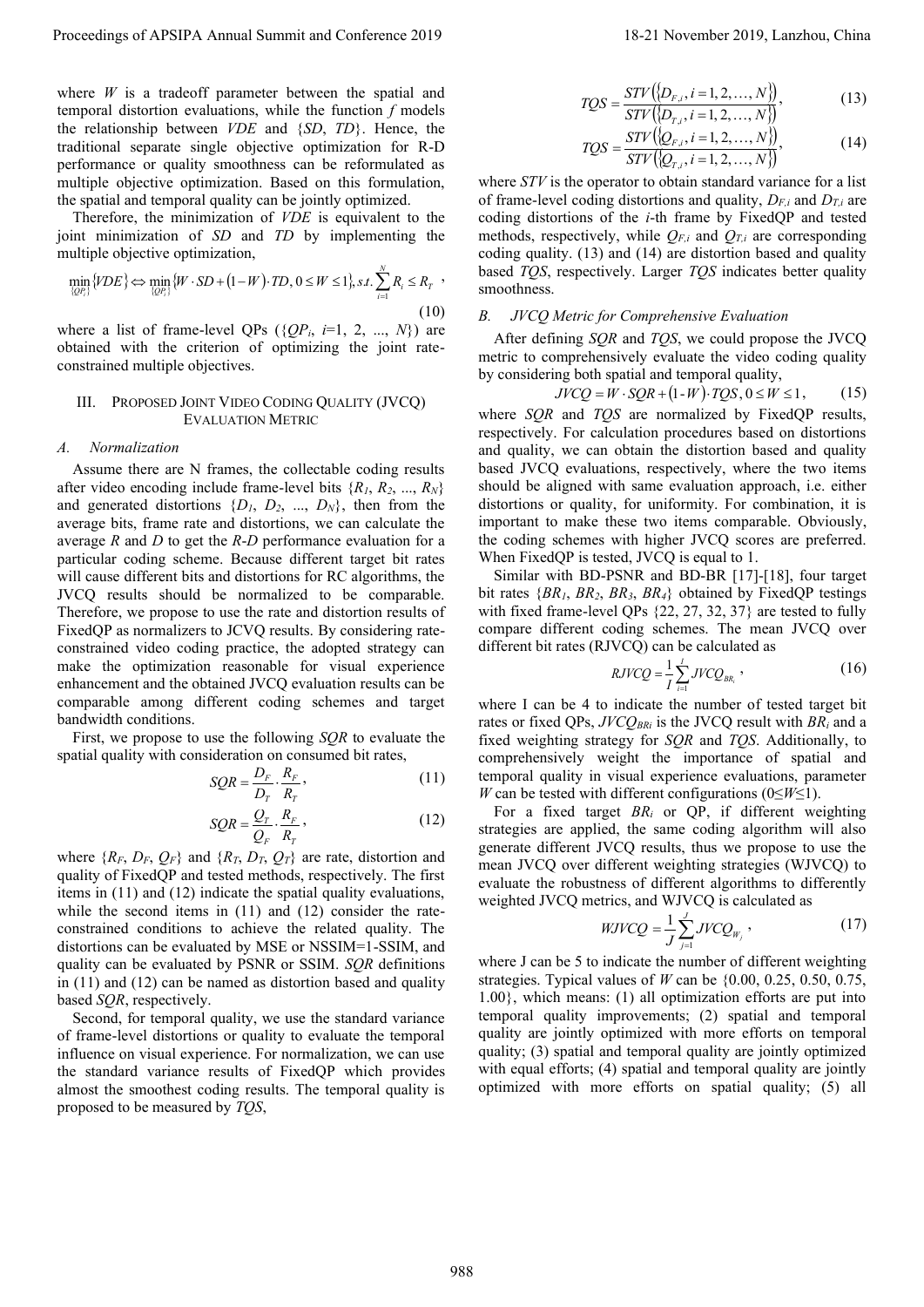optimization efforts are put into spatial quality improvements, respectively.

It can be seen that RJVCQ and WJVCQ can cover different bandwidths and different weighting strategies for different requirements. Then, we can further propose the mean JVCQ over different rates and weighting strategies (RWJVCQ) which be expressed as the following equation,

$$
RWJVCQ = \frac{1}{I \times J} \sum_{i=1}^{I} \sum_{j=1}^{J} JVCQ_{BR_i, W_j},
$$
 (18)

which can comprehensively compare different video coding schemes. Obviously, the JVCQ improvements can indicate the advantages of the tested coding scheme than the other. We advocate the use of the proposed RWJVCQ results for complete comparisons among different coding schemes with both different target bit rates and weighting strategies in diverse video content and application requirements. Similar with R-D curves, RJVCQ-W curves and WJVCQ-R curves can be easily plotted to compare different coding schemes.

## IV. EXPERIMENTAL RESULTS

To demonstrate the consistency and applicability of the JVCQ model, we would like to conduct experiments to compare different RC schemes by using JVCQ analytics, and illustrate its usage in evaluating video coding quality.

In [18], the latest HEVC reference software HM-16.19 adopted the R-λ model based RC algorithm [6] which derived the  $\lambda$  for QP determination [19]-[20]. In [10], the adjacent reference frame-level distortions were used to set target distortions, and then QP was determined for consistent quality by using ρ-domain RC optimization [21]. In [11], similar with the R- $\lambda$  model [6], the D- $\lambda$  model was used for the consistent quality oriented QP determination. In [9], we have proposed the joint machine learning and game theory (MLGT) based RC optimization method for R-D optimization. In [22], we have proposed the learning-based initial QP (LIQP) method to also enhance the R-D performance. In this paper, we only test LIQP using MSE based RD optimum and present the NSSIM distortion and SSIM quality JVCQ results. Due to the monotonic relationship of optimal initial QP and target bit rates in [22], intra frame QP increment is beneficial to or give optimization priority to the relatively low bandwidth coding, while inter frame bit ratios were adjusted for smooth framelevel quality. Therefore, to test the nature of the joint MLGT framework, in the experimental comparisons we remove these two additional parts. Therefore, the MLGT and LIQP methods gave the inter and intra frame RC optimization, respectively. Proceedings of APSIPA Annual Summit and APSIPA Annual Summit and Summit and Summit and Summit and Summit and Summit and Summit and Summit and Summit and Summit and Summit and Summit and Summit and Summit and Summit and Su

These different coding schemes were tested on different previous versions of HM reference software, and may use different coding parameters and bandwidth constraints. In this paper, for fairness, we will implement all of them on the HM-16.19 using the target bit rates generated by FixedQP using frame-level QPs {22, 27, 32, 37} to maintain the same test conditions. Since the relative performance differences (on the R-D performance and quality smoothness) of these schemes have been given in the previous works [18], [10]-[11], [9] and [22], for simplicity we will not list these coding results

redundantly, and these results can be used as the reference for the JVCQ comparisons. The video coding schemes in [18], [10], [11], [9] and [22] are denoted as "HM-16.19", "TIP13-Seo", "TIP16-Wang", "TIP17-Gao" and "TBC19-Gao", respectively. Additionally, the FixedQP method using fixed frame-level QPs is also tested to calculate JVCQ.



Fig. 1. Comparisons of different types of JVCQ scores for different video coding algorithms

From Table I and Fig. 1, the MSE-based RWJVCQ (MRWJ), NSSIM-based RWJVCQ (NRWJ), PSNR-based RWJVCQ (PRWJ), SSIM-based RWJVCQ (SRWJ), and the average RWJVCQ (ARWJ) are all listed and compared, where our proposed TIP17-Gao [9] and TBC19-Gao [22] methods can outperform the other methods significantly. These results are generally consistent with the tested results for R-D performance and quality smoothness in [9] and [22]. The intrinsic reason is that JVCQ only introduces the linear combination and weighting strategies for evaluations, which does not destroy the general consistency of performances.

In Table II and III, the RJVCQ with different weighting strategies and the WJVCQ with different target bit rates are compared, respectively, from which we can also see that the MLGT and LIQP proposed methods can be better than the other methods. Fig. 2 provides the RJVCQ-W and WJVCQ-R curves where we can also find the advantages of the proposed schemes, as well as the consistency and applicability of the introduced JVCQ models in evaluating video coding quality.



Fig. 2. Comparisons of different video coding algorithms on: (a) RJVCQ-W and (b) WJVCQ-R curves

By referring to the R-D performance and the quality smoothness results of the compared methods, we can see that RWJVCQ can consider both spatial and temporal influences on visual experience, and also consider both different bit rates and different weighting strategies required in practice. Thus, the introduced JVCQ models can be capable to provide the comprehensive comparisons. Another distinct feature is that the JVCQ models are easy to use and fast for computations,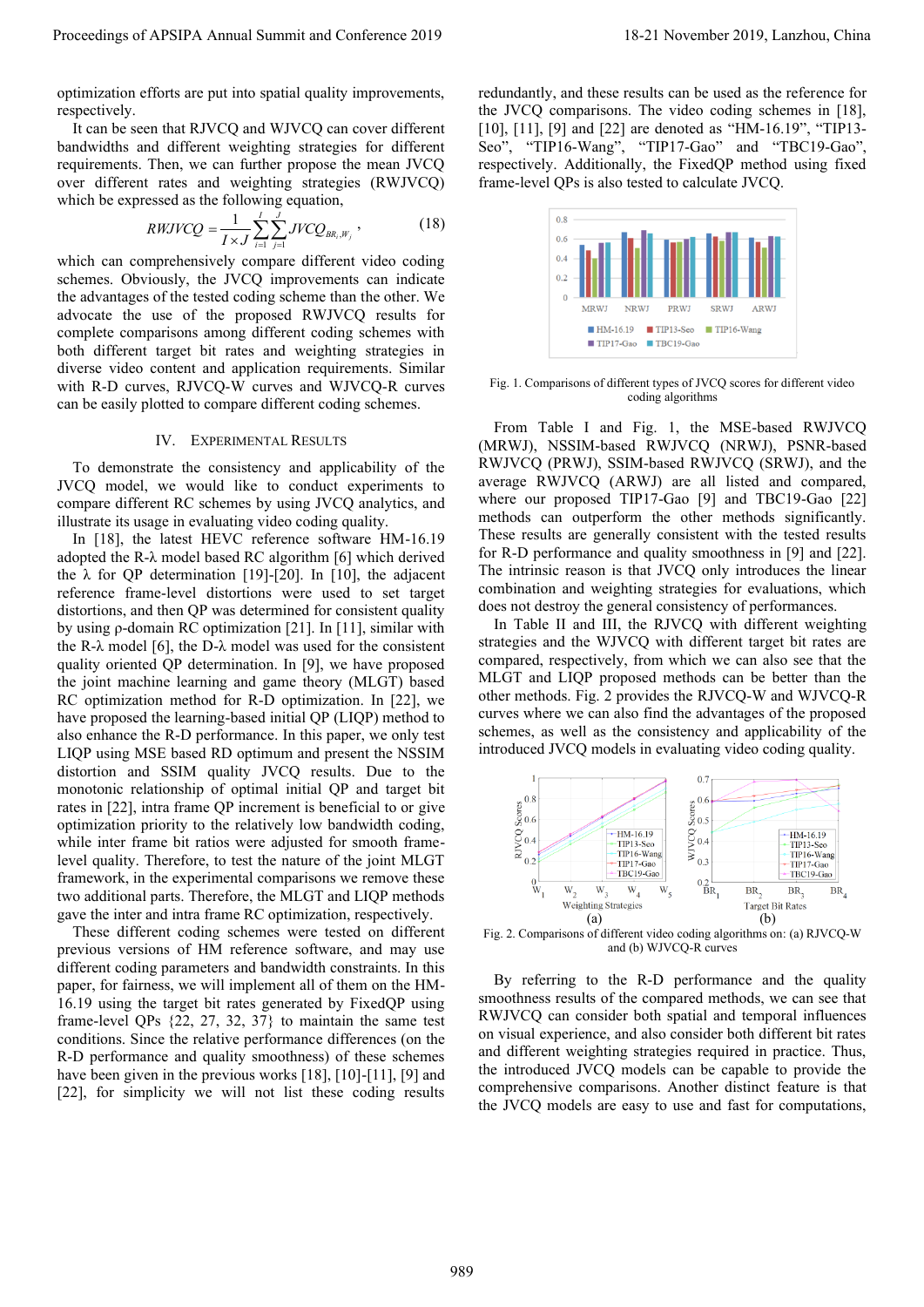|--|

Comparisons of RWJVCQ scores for different video coding algorithms

| Proceedings of APSIPA Annual Summit and Conference 2019                                                                                                                                                                                                                                                                                                                                                                                                                                                                                                                                                                                                          |                                                              |                                                                      |                            |                                                         |                                                         |                                                                     |                                                         |                                                         |                                                                                                                                                                             |                                                                      |                                                         |                                                         |                                                                      |                                                                       |                                                         |                                                         |                         |                                                                      |                                                         |                                                         |                                                         |                                                                      |                                                         |                                                         |                          | 18-21 November 2019, Lanzhou, China                                                                                                                                                                                                                                                                                                                                                                                                                                                                                                                                                                                                                                                                                                                                                                                                                                                                                                          |
|------------------------------------------------------------------------------------------------------------------------------------------------------------------------------------------------------------------------------------------------------------------------------------------------------------------------------------------------------------------------------------------------------------------------------------------------------------------------------------------------------------------------------------------------------------------------------------------------------------------------------------------------------------------|--------------------------------------------------------------|----------------------------------------------------------------------|----------------------------|---------------------------------------------------------|---------------------------------------------------------|---------------------------------------------------------------------|---------------------------------------------------------|---------------------------------------------------------|-----------------------------------------------------------------------------------------------------------------------------------------------------------------------------|----------------------------------------------------------------------|---------------------------------------------------------|---------------------------------------------------------|----------------------------------------------------------------------|-----------------------------------------------------------------------|---------------------------------------------------------|---------------------------------------------------------|-------------------------|----------------------------------------------------------------------|---------------------------------------------------------|---------------------------------------------------------|---------------------------------------------------------|----------------------------------------------------------------------|---------------------------------------------------------|---------------------------------------------------------|--------------------------|----------------------------------------------------------------------------------------------------------------------------------------------------------------------------------------------------------------------------------------------------------------------------------------------------------------------------------------------------------------------------------------------------------------------------------------------------------------------------------------------------------------------------------------------------------------------------------------------------------------------------------------------------------------------------------------------------------------------------------------------------------------------------------------------------------------------------------------------------------------------------------------------------------------------------------------------|
| which can benefit its wide adoptions. The two items in the<br>JVCQ are originally not comparable, but after normalization,<br>the scores become not monotonically related bit rates, which<br>can be deemed as another contribution of this paper. Thus, it<br>should be noted that the JVCQs are not used for video quality                                                                                                                                                                                                                                                                                                                                     |                                                              |                                                                      |                            |                                                         |                                                         |                                                                     |                                                         |                                                         |                                                                                                                                                                             |                                                                      |                                                         |                                                         |                                                                      |                                                                       |                                                         |                                                         |                         |                                                                      |                                                         |                                                         |                                                         |                                                                      |                                                         |                                                         |                          | assessment, but mainly for the evaluations and comparisons<br>of rate-constrained coding schemes, as well as for guiding the<br>coding optimization process for the achievement of gains on<br>R-D performance, quality smoothness and visual experience.                                                                                                                                                                                                                                                                                                                                                                                                                                                                                                                                                                                                                                                                                    |
|                                                                                                                                                                                                                                                                                                                                                                                                                                                                                                                                                                                                                                                                  |                                                              |                                                                      |                            |                                                         |                                                         |                                                                     |                                                         |                                                         | Comparisons of RWJVCQ scores for different video coding algorithms                                                                                                          |                                                                      |                                                         |                                                         | Table I                                                              |                                                                       |                                                         |                                                         |                         |                                                                      |                                                         |                                                         |                                                         |                                                                      |                                                         |                                                         |                          |                                                                                                                                                                                                                                                                                                                                                                                                                                                                                                                                                                                                                                                                                                                                                                                                                                                                                                                                              |
| Class                                                                                                                                                                                                                                                                                                                                                                                                                                                                                                                                                                                                                                                            | Sequence                                                     |                                                                      |                            | <b>MRWJ NRWJ</b>                                        | HM-16.19<br>PRWJ                                        | <b>SRWJ</b>                                                         | <b>ARWJ</b>                                             |                                                         | MRWJ NRWJ PRWJ SRWJ                                                                                                                                                         | TIP13-Seo                                                            | <b>ARWJ</b>                                             |                                                         | <b>MRWJ NRWJ</b>                                                     | TIP16-Wang<br><b>PRWJ</b>                                             | <b>SRWJ</b>                                             | <b>ARWJ</b>                                             |                         | <b>MRWJ NRWJ</b>                                                     | TIP17-Gao<br><b>PRWJ</b>                                | <b>SRWJ</b>                                             |                                                         | <b>ARWJ MRWJ</b>                                                     |                                                         | TBC19-Gao<br><b>NRWJ PRWJ</b>                           | <b>SRWJ ARWJ</b>         |                                                                                                                                                                                                                                                                                                                                                                                                                                                                                                                                                                                                                                                                                                                                                                                                                                                                                                                                              |
| A                                                                                                                                                                                                                                                                                                                                                                                                                                                                                                                                                                                                                                                                | PeopleOnStreet<br>Traffic                                    |                                                                      | 0.4263<br>0.4233           | 0.5964<br>0.543                                         | 0.5114<br>0.5222                                        | 0.5492<br>0.553:                                                    | 0.5208<br>0.5105                                        | 0.4123<br>0.4838                                        | 0.6088<br>0.6024                                                                                                                                                            | 0.5871<br>0.5115<br>0.5313<br>0.5791                                 | 0.5299<br>0.5492                                        | 0.1742<br>0.2699                                        | 0.3281<br>0.3933                                                     | 0.4839<br>0.5019                                                      | 0.493<br>0.5129                                         | 0.3698<br>0.4195                                        | 0.4728<br>0.4699        | 0.6550<br>0.5858                                                     | 0.5185<br>0.5276                                        | 0.5915<br>0.5756                                        | 0.5595<br>0.5397                                        | 0.5008<br>0.5414                                                     | 0.6300<br>0.6223                                        | 0.5292<br>0.5689                                        | 0.6083<br>0.6210         | 0.5671<br>0.5884                                                                                                                                                                                                                                                                                                                                                                                                                                                                                                                                                                                                                                                                                                                                                                                                                                                                                                                             |
|                                                                                                                                                                                                                                                                                                                                                                                                                                                                                                                                                                                                                                                                  | Average<br>BasketballDrive                                   |                                                                      | 0.4248<br>0.5756           | 0.5697<br>0.5929                                        | 0.5168<br>0.652:                                        | 0.5513<br>0.6258                                                    | 0.5157<br>0.6117                                        | 0.4480<br>0.4733                                        | 0.6056<br>0.4995                                                                                                                                                            | 0.5214<br>0.5831<br>0.6127<br>0.6001                                 | 0.5396<br>0.5464                                        | 0.2220<br>0.4996                                        | 0.3607<br>0.4965                                                     | 0.4929<br>0.6742                                                      | 0.5030<br>0.6034                                        | 0.3947<br>0.5684                                        | 0.4713<br>0.636         | 0.6204<br>0.6549                                                     | 0.5231<br>0.6776                                        | 0.5836<br>0.6762                                        | 0.5496<br>0.6612                                        | 0.5211<br>0.7185                                                     | 0.6261<br>0.7380                                        | 0.5491<br>0.7416                                        | 0.6146<br>0.7449         | 0.5777<br>0.7357                                                                                                                                                                                                                                                                                                                                                                                                                                                                                                                                                                                                                                                                                                                                                                                                                                                                                                                             |
|                                                                                                                                                                                                                                                                                                                                                                                                                                                                                                                                                                                                                                                                  | BQTerrace                                                    |                                                                      | 0.6331<br>0.5156           | 0.8314<br>0.5995                                        | 0.668<br>0.5659                                         | 0.7754<br>0.597:                                                    | 0.7271                                                  | 0.6160<br>0.5416                                        | 0.8265<br>0.6558                                                                                                                                                            | 0.6675<br>0.7617<br>0.5883<br>0.6632                                 | 0.7179<br>0.6122                                        | 0.4841<br>0.4360                                        | 0.6559<br>0.5094                                                     | 0.6259<br>0.5455                                                      | 0.6503<br>0.5398                                        | 0.6041<br>0.5077                                        | 0.642<br>0.539:         | 0.8369<br>0.6255                                                     | 0.6705<br>0.5760                                        | 0.7819<br>0.6217                                        | 0.7329<br>0.5907                                        | 0.6231<br>0.5844                                                     | 0.7788<br>0.6582                                        | 0.7062<br>0.6151                                        | 0.7817<br>0.6692         | 0.7225                                                                                                                                                                                                                                                                                                                                                                                                                                                                                                                                                                                                                                                                                                                                                                                                                                                                                                                                       |
| В                                                                                                                                                                                                                                                                                                                                                                                                                                                                                                                                                                                                                                                                | Cactus<br>Kimono                                             |                                                                      | 0.659                      | 0.887                                                   | 0.716                                                   | 0.883                                                               | 0.5696<br>0.7868                                        | 0.6717                                                  | 0.8325                                                                                                                                                                      | 0.7116<br>0.8379                                                     | 0.7634                                                  | 0.5033                                                  | 0.8186                                                               | 0.6795                                                                | 0.855                                                   | 0.7142                                                  | 0.718                   | 0.8176                                                               | 0.7397                                                  | 0.8264                                                  | 0.7756                                                  | 0.8675                                                               | 0.8723                                                  | 0.8750                                                  | 0.884                    | 0.6317<br>0.8749                                                                                                                                                                                                                                                                                                                                                                                                                                                                                                                                                                                                                                                                                                                                                                                                                                                                                                                             |
|                                                                                                                                                                                                                                                                                                                                                                                                                                                                                                                                                                                                                                                                  | ParkScene<br>Average                                         |                                                                      | 0.505<br>0.5777            | 0.6710<br>0.7165                                        | 0.5436<br>0.6294                                        | 0.640<br>0.7045                                                     | 0.5900<br>0.6570                                        | 0.4839<br>0.5573                                        | 0.6340<br>0.6897                                                                                                                                                            | 0.5325<br>0.6107<br>0.6225<br>0.6947                                 | 0.5653<br>0.6411                                        | 0.4232<br>0.4692                                        | 0.538<br>0.6038                                                      | 0.5305<br>0.6111                                                      | 0.5616<br>0.6421                                        | 0.5135<br>0.5816                                        | 0.5299<br>0.6133        | 0.6940<br>0.7258                                                     | 0.5490<br>0.6426                                        | 0.6551<br>0.7123                                        | 0.6070<br>0.6735                                        | 0.5581<br>0.6703                                                     | 0.6917<br>0.7478                                        | 0.5822<br>0.7040                                        | 0.6939<br>0.7549         | 0.6315<br>0.7193                                                                                                                                                                                                                                                                                                                                                                                                                                                                                                                                                                                                                                                                                                                                                                                                                                                                                                                             |
|                                                                                                                                                                                                                                                                                                                                                                                                                                                                                                                                                                                                                                                                  | BasketballDrill<br><b>BQMall</b>                             |                                                                      | 0.5097<br>0.4938           | 0.528<br>0.6893                                         | 0.563<br>0.630                                          | 0.5498<br>0.6643                                                    | 0.5378<br>0.6194                                        | 0.3881<br>0.4894                                        | 0.4161<br>0.6965                                                                                                                                                            | 0.5227<br>0.5275<br>0.6353<br>0.7003                                 | 0.4636<br>0.6304                                        | 0.4321<br>0.4631                                        | 0.4428<br>0.6146                                                     | 0.5507<br>0.6264                                                      | 0.5266<br>0.625'                                        | 0.4881<br>0.5824                                        | 0.527<br>0.5104         | 0.5529<br>0.7155                                                     | 0.5649<br>0.6342                                        | 0.5625<br>0.6876                                        | 0.5520<br>0.6369                                        | 0.5952<br>0.5482                                                     | 0.6379<br>0.7136                                        | 0.6079<br>0.6591                                        | 0.6364<br>0.734          | 0.6193<br>0.6639                                                                                                                                                                                                                                                                                                                                                                                                                                                                                                                                                                                                                                                                                                                                                                                                                                                                                                                             |
| C                                                                                                                                                                                                                                                                                                                                                                                                                                                                                                                                                                                                                                                                | RaceHorsesC<br>PartyScene                                    |                                                                      | 0.5908<br>0.6206           | 0.6480<br>0.7144                                        | 0.601<br>0.695                                          | 0.614:<br>0.7669                                                    | 0.6137<br>0.6994                                        | 0.5213<br>0.4922                                        | 0.5951<br>0.5672                                                                                                                                                            | 0.5990<br>0.6291<br>0.6507<br>0.6982                                 | 0.5861<br>0.6021                                        | 0.4398<br>0.4717                                        | 0.4750<br>0.5270                                                     | 0.5755<br>0.6881                                                      | 0.5434<br>0.6604                                        | 0.5085<br>0.5868                                        | 0.5968<br>0.6222        | 0.6593<br>0.7175                                                     | 0.5996<br>0.6937                                        | 0.6243<br>0.7734                                        | 0.6200<br>0.7017                                        | 0.5477<br>0.6040                                                     | 0.5936<br>0.678                                         | 0.5979<br>0.703:                                        | 0.623<br>0.7454          | 0.5906<br>0.6828                                                                                                                                                                                                                                                                                                                                                                                                                                                                                                                                                                                                                                                                                                                                                                                                                                                                                                                             |
|                                                                                                                                                                                                                                                                                                                                                                                                                                                                                                                                                                                                                                                                  | Average<br>BasketballPass                                    |                                                                      | 0.553<br>0.5898            | 0.6451<br>0.6907                                        | 0.622<br>0.6468                                         | 0.6489<br>0.6880                                                    | 0.6176<br>0.6538                                        | 0.4728<br>0.3892                                        | 0.5687<br>0.4569                                                                                                                                                            | 0.6388<br>0.6019<br>0.6058<br>0.6016                                 | 0.5706<br>0.5134                                        | 0.4517<br>0.4285                                        | 0.5149<br>0.4830                                                     | 0.6102<br>0.6269                                                      | 0.5891<br>0.5917                                        | 0.5414<br>0.5325                                        | 0.5643<br>0.5813        | 0.6613<br>0.6815                                                     | 0.6231<br>0.6480                                        | 0.6619<br>0.6875                                        | 0.6277<br>0.6496                                        | 0.5738<br>0.6143                                                     | 0.6558<br>0.7099                                        | 0.6421<br>0.6710                                        | 0.6850<br>0.7157         | 0.6392<br>0.6777                                                                                                                                                                                                                                                                                                                                                                                                                                                                                                                                                                                                                                                                                                                                                                                                                                                                                                                             |
|                                                                                                                                                                                                                                                                                                                                                                                                                                                                                                                                                                                                                                                                  | <b>BlowingBubbles</b>                                        |                                                                      | 0.481(                     | 0.5512                                                  | 0.5691                                                  | 0.5547                                                              | 0.5390                                                  | 0.4377                                                  | 0.5020                                                                                                                                                                      | 0.5694<br>0.5550                                                     | 0.5160                                                  | 0.4648                                                  | 0.5194                                                               | 0.5601                                                                | 0.5477                                                  | 0.5230                                                  | 0.4786                  | 0.5528                                                               | 0.5671                                                  | 0.5575                                                  | 0.5390                                                  | 0.4673                                                               | 0.5232                                                  | 0.5713                                                  | 0.5692                   | 0.5327                                                                                                                                                                                                                                                                                                                                                                                                                                                                                                                                                                                                                                                                                                                                                                                                                                                                                                                                       |
| D                                                                                                                                                                                                                                                                                                                                                                                                                                                                                                                                                                                                                                                                | BQSquare<br>RaceHorses                                       |                                                                      | 0.5852<br>0.5817           | 0.872<br>0.7774                                         | 0.567<br>0.631                                          | 0.711<br>0.798                                                      | 0.6841<br>0.6971                                        | 0.4419<br>0.4943                                        | 0.7321<br>0.6587                                                                                                                                                            | 0.535:<br>0.6346<br>0.6134<br>0.7584                                 | 0.5860<br>0.6312                                        | 0.5536<br>0.3130                                        | 0.7873<br>0.3888                                                     | 0.5649<br>0.5820                                                      | 0.6750<br>0.5752                                        | 0.6452<br>0.4647                                        | 0.581<br>0.583          | 0.8701<br>0.7819                                                     | 0.5676<br>0.6322                                        | 0.7112<br>0.8058                                        | 0.6826<br>0.7009                                        | 0.5192<br>0.6167                                                     | 0.7538<br>0.7652                                        | 0.5717<br>0.6627                                        | 0.749<br>0.8066          | 0.6484<br>0.7128                                                                                                                                                                                                                                                                                                                                                                                                                                                                                                                                                                                                                                                                                                                                                                                                                                                                                                                             |
|                                                                                                                                                                                                                                                                                                                                                                                                                                                                                                                                                                                                                                                                  | Average<br>FourPeople                                        |                                                                      | 0.5594<br>0.586            | 0.7230<br>0.7465                                        | 0.6036<br>0.608                                         | 0.6880<br>0.701                                                     | 0.6435<br>0.6605                                        | 0.4408<br>0.5662                                        | 0.5874<br>0.6729                                                                                                                                                            | 0.6374<br>0.5810<br>0.5300<br>0.5988                                 | 0.5617<br>0.5920                                        | 0.4400<br>0.4741                                        | 0.5446<br>0.5634                                                     | 0.5835<br>0.5761                                                      | 0.5974<br>0.5948                                        | 0.5414<br>0.5521                                        | 0.5563<br>0.591         | 0.7216<br>0.7459                                                     | 0.6037<br>0.6115                                        | 0.6905<br>0.7056                                        | 0.6430<br>0.6637                                        | 0.5544<br>0.5165                                                     | 0.6880<br>0.5758                                        | 0.6191<br>0.5925                                        | 0.710<br>0.5961          | 0.6429<br>0.5702                                                                                                                                                                                                                                                                                                                                                                                                                                                                                                                                                                                                                                                                                                                                                                                                                                                                                                                             |
| E                                                                                                                                                                                                                                                                                                                                                                                                                                                                                                                                                                                                                                                                | Johnny<br>KristenAndSara                                     |                                                                      | 0.6397<br>0.539:           | 0.7472<br>0.6780                                        | 0.6643<br>0.591                                         | 0.739<br>0.650                                                      | 0.6975<br>0.6147                                        | 0.5286<br>0.4052                                        | 0.6197<br>0.5452                                                                                                                                                            | 0.5150<br>0.5899<br>0.4586<br>0.5337                                 | 0.5633<br>0.4857                                        | 0.4392<br>0.4208                                        | 0.4819<br>0.5016                                                     | 0.5691<br>0.5536                                                      | 0.5684<br>0.5620                                        | 0.5146<br>0.5095                                        | 0.652<br>0.547          | 0.7605<br>0.6896                                                     | 0.6788<br>0.5936                                        | 0.7542<br>0.6612                                        | 0.7114<br>0.6229                                        | 0.5198<br>0.5058                                                     | 0.5501<br>0.5680                                        | 0.5917<br>0.5880                                        | 0.5930<br>0.6089         | 0.5636<br>0.5677                                                                                                                                                                                                                                                                                                                                                                                                                                                                                                                                                                                                                                                                                                                                                                                                                                                                                                                             |
|                                                                                                                                                                                                                                                                                                                                                                                                                                                                                                                                                                                                                                                                  | Average                                                      |                                                                      | 0.5885                     | 0.7239                                                  | 0.6211                                                  | 0.6967                                                              | 0.6576                                                  | 0.5000                                                  | 0.6126                                                                                                                                                                      | 0.5012<br>0.5741                                                     | 0.5470                                                  | 0.4447                                                  | 0.5156                                                               | 0.5663                                                                | 0.5751                                                  | 0.5254                                                  | 0.5970                  | 0.7320                                                               | 0.6280                                                  | 0.7070                                                  | 0.6660                                                  | 0.5140                                                               | 0.5646                                                  | 0.5907                                                  | 0.5993                   | 0.5672                                                                                                                                                                                                                                                                                                                                                                                                                                                                                                                                                                                                                                                                                                                                                                                                                                                                                                                                       |
|                                                                                                                                                                                                                                                                                                                                                                                                                                                                                                                                                                                                                                                                  | <b>Total Average</b>                                         |                                                                      | 0.5408                     | 0.6756                                                  | 0.5987                                                  | 0.6579                                                              | 0.6183                                                  | 0.4838                                                  | 0.6128                                                                                                                                                                      | 0.5656<br>0.6256                                                     | 0.5720                                                  | 0.4055                                                  | 0.5079                                                               | 0.5728                                                                | 0.5813                                                  | 0.5169                                                  | 0.5604                  | 0.6922                                                               | 0.6041                                                  | 0.6710                                                  | 0.6319                                                  | 0.5667                                                               | 0.6565                                                  | 0.6210                                                  | 0.6728                   | 0.6293                                                                                                                                                                                                                                                                                                                                                                                                                                                                                                                                                                                                                                                                                                                                                                                                                                                                                                                                       |
|                                                                                                                                                                                                                                                                                                                                                                                                                                                                                                                                                                                                                                                                  | <b>RJVCQ</b><br>MSE-based                                    |                                                                      | $W_1$<br>0.1828            | $W_2$<br>0.3618                                         | HM-16.19<br>$W_3$<br>0.5408                             | $W_4$<br>0.7199                                                     | $W_5$<br>0.8989                                         | $W_1$<br>0.1069                                         | Comparisons of different types of RJVCQ scores with different weighting strategies for different video coding algorithms<br>TIP13-Seo<br>$W_2$<br>$W_3$<br>0.2562<br>0.4055 | $W_4$<br>0.5548                                                      | $W_5$<br>0.7042                                         | $W_1$<br>0.1854                                         | Table II<br>$W_2$<br>0.3346                                          | TIP16-Wang<br>$W_3$<br>0.4838                                         | $W_4$<br>0.6330<br>0.7821                               | $W_5$                                                   | $W_1$<br>0.2043         | $W_2$<br>0.3824                                                      | TIP17-Gao<br>$W_3$<br>0.5604                            | $W_4$<br>0.7385                                         | $W_5$<br>$W_1$<br>0.9166<br>0.2116                      | $W_2$<br>0.3892                                                      | TBC19-Gao<br>$W_3$<br>0.5667                            | $W_4$<br>0.7443                                         | $W_5$<br>0.9218          |                                                                                                                                                                                                                                                                                                                                                                                                                                                                                                                                                                                                                                                                                                                                                                                                                                                                                                                                              |
|                                                                                                                                                                                                                                                                                                                                                                                                                                                                                                                                                                                                                                                                  | NSSIM-based                                                  |                                                                      | 0.3270                     | 0.5013                                                  | 0.675<br>0.598                                          | 0.8499<br>0.7935                                                    | 1.0242<br>0.9882                                        | 0.1812                                                  | 0.3446<br>0.5079<br>0.5728<br>0.3732                                                                                                                                        | 0.6713<br>0.7724                                                     | 0.8346<br>0.9719                                        | 0.3126                                                  | 0.4627<br>0.3836                                                     | 0.6128<br>0.5656                                                      | 0.7629<br>0.7477<br>0.9297                              | 0.9130                                                  | 0.3554<br>0.2216        | 0.5238<br>0.4128                                                     | 0.6922<br>0.6041                                        | 0.860<br>0.7954                                         | 1.0290<br>0.3479<br>0.9866<br>0.2465                    | 0.5022                                                               | 0.6565                                                  | 0.8107                                                  | .9650                    |                                                                                                                                                                                                                                                                                                                                                                                                                                                                                                                                                                                                                                                                                                                                                                                                                                                                                                                                              |
|                                                                                                                                                                                                                                                                                                                                                                                                                                                                                                                                                                                                                                                                  | PSNR-based<br>SSIM-based<br>Average                          |                                                                      | 0.2093<br>0.3270<br>0.2615 | 0.4040<br>1.4925<br>0.4399 0.6183                       | 0.657                                                   | 0.8233<br>0.7967                                                    | 0.9887<br>0.9750                                        | 0.1737<br>0.3126<br>0.1936                              | 0.4691<br>0.6256<br>0.3608                                                                                                                                                  | 0.782<br>0.5280 0.6952 0.8624                                        | 0.9387                                                  | 0.2015<br>0.1812<br>0.2202                              | 0.3813<br>0.3906 0.5609                                              | 0.5813                                                                | 0.7814<br>0.9814<br>0.7313                              | 0.9016                                                  | 0.3554<br>0.2842 0.4581 | 0.5132                                                               | 0.6710<br>0.6319                                        | 0.8289<br>0.9867<br>0.8059                              | 0.3479<br>0.9797                                        | 0.4338<br>0.5104                                                     | 0.6210<br>0.6728<br>0.2885 0.4589 0.6293                | 0.808<br>0.8352<br>0.7996                               | .9955<br>.9977<br>0.9700 |                                                                                                                                                                                                                                                                                                                                                                                                                                                                                                                                                                                                                                                                                                                                                                                                                                                                                                                                              |
|                                                                                                                                                                                                                                                                                                                                                                                                                                                                                                                                                                                                                                                                  |                                                              | <b>WJVCQ</b><br>MSE-based<br>NSSIM-based<br>PSNR-based<br>SSIM-based |                            | BR <sub>1</sub><br>0.5172<br>0.6603<br>0.5514<br>0.6404 | BR <sub>2</sub><br>0.5076<br>0.6654<br>0.5780<br>0.6310 | HM-16.19<br>BR <sub>3</sub><br>0.5476<br>0.6863<br>0.6188<br>0.6659 | BR <sub>4</sub><br>0.5910<br>0.6905<br>0.6467<br>0.6943 | BR <sub>1</sub><br>0.3097<br>0.4710<br>0.4576<br>0.5324 | Comparisons of different types of WJVCQ scores with different bit rates for different video coding algorithms<br>BR <sub>2</sub><br>0.4504<br>0.6141<br>0.5550<br>0.6266    | TIP13-Seo<br>BR <sub>3</sub><br>0.5418<br>0.6563<br>0.6047<br>0.6490 | BR <sub>4</sub><br>0.6333<br>0.7097<br>0.6453<br>0.6945 | BR <sub>1</sub><br>0.3002<br>0.4116<br>0.5205<br>0.5355 | Table III<br>BR <sub>2</sub><br>0.3646<br>0.4874<br>0.5561<br>0.5629 | TIP16-Wang<br>BR <sub>3</sub><br>0.4525<br>0.5564<br>0.5958<br>0.6069 | BR <sub>4</sub><br>0.5048<br>0.5764<br>0.6188<br>0.6199 | BR <sub>1</sub><br>0.5164<br>0.6642<br>0.5508<br>0.6457 |                         | TIP17-Gao<br>BR <sub>2</sub><br>0.5417<br>0.6969<br>0.5848<br>0.6505 | BR <sub>3</sub><br>0.5745<br>0.7066<br>0.6268<br>0.6826 | $\mathbf{BR}_4$<br>0.6091<br>0.7012<br>0.6539<br>0.7054 | BR <sub>1</sub><br>0.5282<br>0.6120<br>0.5682<br>0.6401 | TBC19-Gao<br>BR <sub>2</sub><br>0.6379<br>0.7518<br>0.6366<br>0.7252 | BR <sub>3</sub><br>0.6468<br>0.7443<br>0.6738<br>0.7224 | BR <sub>4</sub><br>0.4541<br>0.5179<br>0.6055<br>0.6036 |                          |                                                                                                                                                                                                                                                                                                                                                                                                                                                                                                                                                                                                                                                                                                                                                                                                                                                                                                                                              |
|                                                                                                                                                                                                                                                                                                                                                                                                                                                                                                                                                                                                                                                                  |                                                              | Average                                                              |                            | 0.5923                                                  | 0.5955                                                  | 0.6297                                                              | 0.6556                                                  | 0.4427                                                  | 0.5615                                                                                                                                                                      | 0.6130                                                               | 0.6707                                                  | 0.4420                                                  | 0.4928                                                               | 0.5529                                                                | 0.5800                                                  | 0.5943                                                  |                         | 0.6185                                                               | 0.6476                                                  | 0.6674                                                  | 0.5871                                                  | 0.6879                                                               | 0.6968                                                  | 0.5453                                                  |                          |                                                                                                                                                                                                                                                                                                                                                                                                                                                                                                                                                                                                                                                                                                                                                                                                                                                                                                                                              |
| coding quality (JVCQ) evaluation to comprehensively<br>consider the spatial and temporal influences on visual<br>experience, i.e. the R-D performance and quality smoothness<br>in the rate-constrained scenario. First, we decompose the<br>visual quality into spatial and temporal dimensions, and use<br>the FixedQP based normalization method to formulate the<br>multiple objective optimization framework. Second, by<br>considering different conditions on target bit rates and<br>weighting strategies, we introduce the RJVCQ, WJVCQ and<br>RWJVCQ metrics for comprehensive comparisons. By<br>adopting the simple linear combination and weighting | This paper has introduced a new strategy for the joint video |                                                                      |                            | V.                                                      |                                                         | <b>CONCLUSION</b>                                                   |                                                         |                                                         |                                                                                                                                                                             |                                                                      |                                                         |                                                         |                                                                      |                                                                       |                                                         |                                                         |                         |                                                                      |                                                         |                                                         |                                                         |                                                                      |                                                         |                                                         |                          | strategies, JVCQ can exhibit the general consistency of<br>performances, and the low complexity makes it easily<br>applicable in practice. The two items in the JVCQ are<br>originally not comparable, but after normalization, the scores<br>become not monotonically related bit rates, which can be<br>deemed as another contribution of this paper to make JVCQ<br>comparable among different bit rates and weighting strategies.<br>Experiments illustrate consistency and applicability of the<br>JVCQ model in evaluating video coding quality. The key<br>contribution can be attributed to the adoption of the new<br>optimization perspective based on the multiple objectives in<br>video coding, and the comprehensive evaluations over<br>different bandwidth constraints and weighting preferences.<br>Therefore, the introduced JVCQ is promising to be further<br>improved by adaptively allocating weights according to the |
|                                                                                                                                                                                                                                                                                                                                                                                                                                                                                                                                                                                                                                                                  |                                                              |                                                                      |                            |                                                         |                                                         |                                                                     |                                                         |                                                         |                                                                                                                                                                             |                                                                      |                                                         |                                                         | 990                                                                  |                                                                       |                                                         |                                                         |                         |                                                                      |                                                         |                                                         |                                                         |                                                                      |                                                         |                                                         |                          |                                                                                                                                                                                                                                                                                                                                                                                                                                                                                                                                                                                                                                                                                                                                                                                                                                                                                                                                              |

Table II

| <b>RJVCO</b>                                                                                                                                                                               | HM-16.19                                                                                                                                                                       |    |       |       |         |       |                                                                                                                                                                                 | TIP13-Seo |       |             |    |    | TIP16-Wang |       |         |       |    | TIP17-Gao |       |         |       |    | TBC19-Gao |    |  |
|--------------------------------------------------------------------------------------------------------------------------------------------------------------------------------------------|--------------------------------------------------------------------------------------------------------------------------------------------------------------------------------|----|-------|-------|---------|-------|---------------------------------------------------------------------------------------------------------------------------------------------------------------------------------|-----------|-------|-------------|----|----|------------|-------|---------|-------|----|-----------|-------|---------|-------|----|-----------|----|--|
|                                                                                                                                                                                            |                                                                                                                                                                                | W, | $W_1$ | $W_4$ | $W_{s}$ | $W_1$ | $W_2$                                                                                                                                                                           | $W_3$     | $W_4$ | $W_{\rm s}$ | W, | W, | $W_3$      | $W_4$ | $W_{s}$ | $W_1$ | W, | $W_3$     | $W_4$ | $W_{s}$ | $W_1$ | W, | W,        | W, |  |
| MSE-based                                                                                                                                                                                  | 0.1828 0.3618 0.5408 0.7199 0.8989 0.1069 0.2562 0.4055 0.5548 0.7042 0.1854 0.3346 0.4838 0.6330 0.7821 0.2043 0.3824 0.5604 0.7385 0.9166 0.2116 0.3892 0.5667 0.7443 0.9218 |    |       |       |         |       |                                                                                                                                                                                 |           |       |             |    |    |            |       |         |       |    |           |       |         |       |    |           |    |  |
| NSSIM-based 0.3270 0.5013 0.6756 0.8499 1.0242 0.1812 0.3446 0.5079 0.6713 0.8346 0.3126 0.4627 0.6128 0.7629 0.9130 0.3554 0.5238 0.6922 0.8606 1.0290 0.3479 0.5022 0.6565 0.8107 0.9559 |                                                                                                                                                                                |    |       |       |         |       |                                                                                                                                                                                 |           |       |             |    |    |            |       |         |       |    |           |       |         |       |    |           |    |  |
| PSNR-based                                                                                                                                                                                 | 0.2093 0.4040 0.5987 0.7935 0.9882 0.1737 0.3732 0.5728 0.7724 0.9719 0.2015 0.3836 0.5656 0.7477 0.9297 0.2216 0.4128 0.6041 0.7954 0.9866 0.2465 0.4438 0.6210 0.8083 0.9955 |    |       |       |         |       |                                                                                                                                                                                 |           |       |             |    |    |            |       |         |       |    |           |       |         |       |    |           |    |  |
| SSIM-based                                                                                                                                                                                 | 0.3832 0.8332 0.8332 0.9887 0.3126 0.4691 0.6256 0.7821 0.9387 0.1812 0.3813 0.5813 0.5814 0.9814 0.3554 0.5132 0.6710 0.8289 0.9867 0.3479 0.5104 0.6728 0.8352 0.9977        |    |       |       |         |       |                                                                                                                                                                                 |           |       |             |    |    |            |       |         |       |    |           |       |         |       |    |           |    |  |
| Average                                                                                                                                                                                    |                                                                                                                                                                                |    |       |       |         |       | 0.17967 0.4399 0.6183 0.7967 0.9750 0.1936 0.3608 0.5280 0.6952 0.8624 0.2202 0.3906 0.5609 0.7313 0.9016 0.2842 0.4581 0.6319 0.8059 0.9797 0.2885 0.4589 0.6293 0.7996 0.9700 |           |       |             |    |    |            |       |         |       |    |           |       |         |       |    |           |    |  |

Table III Comparisons of different types of WJVCQ scores with different bit rates for different video coding algorithms

| <b>WJVCO</b>       |                 | HM-16.19 |                 |                 |                            | TIP13-Seo |                 |                            |                 |                 | TIP16-Wang                 |                 |                 |        | TIP17-Gao       |                 | TBC19-Gao |                 |                 |                 |
|--------------------|-----------------|----------|-----------------|-----------------|----------------------------|-----------|-----------------|----------------------------|-----------------|-----------------|----------------------------|-----------------|-----------------|--------|-----------------|-----------------|-----------|-----------------|-----------------|-----------------|
|                    | BR <sub>1</sub> | BR,      | BR <sub>3</sub> | BR <sub>4</sub> | BR.                        | BR,       | BR <sub>3</sub> | BR.                        | BR <sub>1</sub> | BR,             | BR <sub>3</sub>            | BR <sub>4</sub> | BR <sub>1</sub> | BR,    | <b>BR</b>       | BR <sub>4</sub> | BR.       | BR,             | BR <sub>3</sub> | BR <sub>4</sub> |
| MSE-based          | 0.5172          | 0.5076   | 0.5476          | 0.5910 0.3097   |                            | 0.4504    |                 | $0.5418$ $0.6333$ $0.3002$ |                 | 0.3646          | 6 0.4525 0.5048 0.5164     |                 |                 | 0.5417 | 0.5745 0.6091   |                 | 0.5282    | 0.6379          | 0.6468          | 0.4541          |
| NSSIM-based 0.6603 |                 | 0.6654   | 0.6863          |                 | $0.6905$ $0.4710$ $0.6141$ |           | 0.6563          | $0.7097$ 0.4116            |                 |                 | 0.4874 0.5564 0.5764       |                 | 0.6642          | 0.6969 | 0.7066 0.7012   |                 | 0.6120    | $0.7518$ 0.7443 |                 | 0.5179          |
| PSNR-based         | 1 0.5514        | 0.5780   | 0.6188          |                 | $0.6467$ $0.4576$ $0.5550$ |           | 0.6047          | $0.6453$ 0.5205            |                 | 0.5561          | $0.5958$ $0.6188$ $0.5508$ |                 |                 | 0.5848 | 0.6268 0.6539   |                 | 0.5682    | 0.6366 0.6738   |                 | 0.6055          |
| SSIM-based         | 0.6404          | 0.6310   | 0.6659          | 0.6943 0.5324   |                            | 0.6266    | 0.6490          | 0.6945                     | 0.5355          | 0.5629          | 0.6069                     | 0.6199          | 0.6457          | 0.6505 | $0.6826$ 0.7054 |                 | 0.6401    | 0.7252          | 0.7224          | 0.6036          |
| Average            | 0.5923          | 0.5955   | 0.6297          | 0.6556          | 0.4427                     | 0.5615    | 0.6130          | $0.6707$ 0.4420            |                 | $0.4928$ 0.5529 |                            | 0.5800          | 0.5943          | 0.6185 | 0.6476          | 0.6674          | 0.5871    | 0.6879          | 0.6968          | 0.5453          |

### V. CONCLUSION